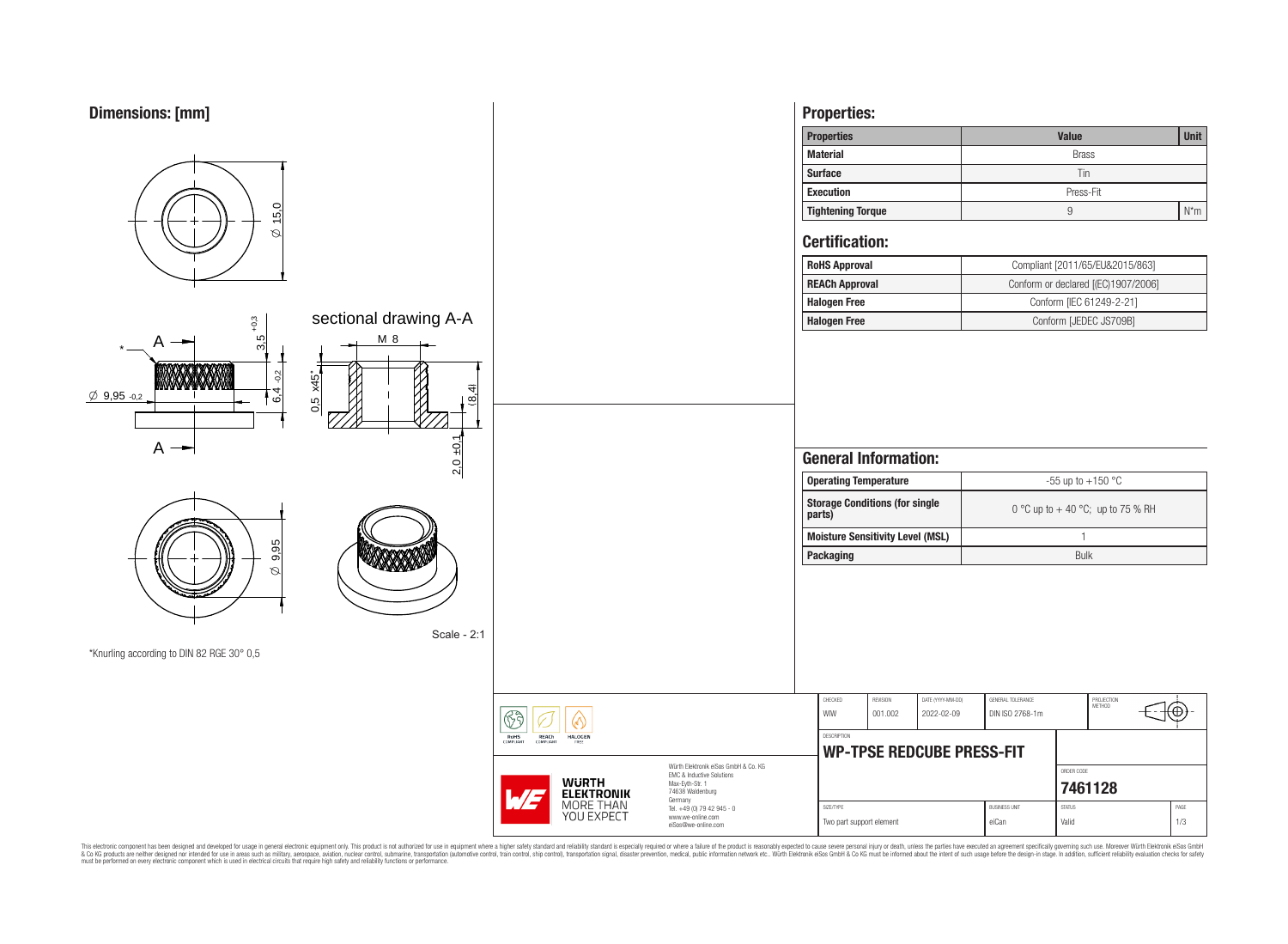# **Cautions and Warnings:**

# **The following conditions apply to all goods within the product series of REDCUBE Press-Fit of Würth Elektronik eiSos GmbH & Co. KG:**

### **General:**

- This electromechanical component was designed and manufactured for use in general electronic equipment.
- Würth Elektronik must be asked for written approval (following the PPAP procedure) before incorporating the components into any equipment in fields such as military, aerospace, aviation, nuclear control, submarine, transportation (automotive control, train control, ship control), transportation signal, disaster prevention, medical, public information network, etc. where higher safety and reliability are especially required and/or if there is the possibility of direct damage or human injury.
- Electromechanical components that will be used in safety-critical or high-reliability applications, should be pre-evaluated by the customer.
- The component is designed and manufactured to be used within the datasheet specified values. If the usage and operation conditions specified in the datasheet are not met, the component may be damaged or dissolved.
- Do not drop or impact the components, the component may be damaged.
- The responsibility for the applicability of the customer specific products and use in a particular customer design is always within the authority of the customer.
- Würth Elektronik products are qualified according to international standards. Würth Elektronik does not warrant any customer qualified product characteristics beyond Würth Elektroniks' specifications, for its validity and sustainability over time.

### **Product Specific:**

### **Press-Fit Technology:**

Follow all instructions in the datasheet, especially:

- Drill-hole specifications.
- Wave and reflow soldering is not applicable.
- During press-fit process, PCB should be supported by matrix against bending.
- Chip formation due to material displacement is permitted.

### **Storage Conditions:**

- Products shall be used within the period of 12 months based on the day of shipment.
- Do not expose the components to direct sunlight.
- The storage conditions in the original packaging are defined according to DIN EN 61760-2.
- The storage conditions stated in the original packaging apply to the storage time and not to the transportation time of the components.

#### **Packaging:**

• The packaging specifications apply only to purchase orders comprising whole packaging units. If the ordered quantity exceeds or is lower than the specified packaging unit, packaging in accordance with the packaging specifications cannot be ensured.

### **Handling:**

- The maximum permissible torques must be complied with to prevent mechanical destruction. REDCUBE Press-Fit right angled versions have to be fixed and hold in position when the screw is tightened. Otherwise the PCB can be damaged.
- Blind hole thread: the dimension of the thread length in the drawing (page 1) defines the minimum screw-in depth of a screw.
- External thread: the dimension of the shaft length in the drawing (page 1) includes the thread run-out. The usable thread length is defined by DIN 76-1:2016-08 (Table 1, a1).

These cautions and warnings comply with the state of the scientific and technical knowledge and are believed to be accurate and reliable. However, no responsibility is assumed for inaccuracies or incompleteness.

| $\circledS$                                                                            |                                                                                                                                                                                               | CHECKED<br>WIW                        | <b>REVISION</b><br>001.002                      | DATE (YYYY-MM-DD)<br>2022-02-09 | GENERAL TOLERANCE<br>DIN ISO 2768-1m |                        | PROJECTION<br>METHOD |  | $H\oplus$   |
|----------------------------------------------------------------------------------------|-----------------------------------------------------------------------------------------------------------------------------------------------------------------------------------------------|---------------------------------------|-------------------------------------------------|---------------------------------|--------------------------------------|------------------------|----------------------|--|-------------|
| <b>RoHS</b><br><b>REACh</b><br><b>HALOGEN</b><br>COMPLIANT<br><b>COMPLIANT</b><br>FREE |                                                                                                                                                                                               |                                       | DESCRIPTION<br><b>WP-TPSE REDCUBE PRESS-FIT</b> |                                 |                                      |                        |                      |  |             |
| <b>WURTH</b><br>AT<br><b>ELEKTRONIK</b>                                                | Würth Elektronik eiSos GmbH & Co. KG<br>EMC & Inductive Solutions<br>Max-Evth-Str. 1<br>74638 Waldenburg<br>Germany<br>Tel. +49 (0) 79 42 945 - 0<br>www.we-online.com<br>eiSos@we-online.com |                                       |                                                 |                                 |                                      | ORDER CODE<br>7461128  |                      |  |             |
| MORE THAN<br>YOU EXPECT                                                                |                                                                                                                                                                                               | SIZE/TYPE<br>Two part support element |                                                 |                                 | <b>BUSINESS UNIT</b><br>eiCan        | <b>STATUS</b><br>Valid |                      |  | PAGE<br>2/3 |

This electronic component has been designed and developed for usage in general electronic equipment only. This product is not authorized for use in equipment where a higher safety standard and reliability standard si espec & Ook product a label and the membed of the seasuch as marked and as which such a membed and the such assume that income in the seasuch and the simulation and the such assume that include to the such a membed and the such